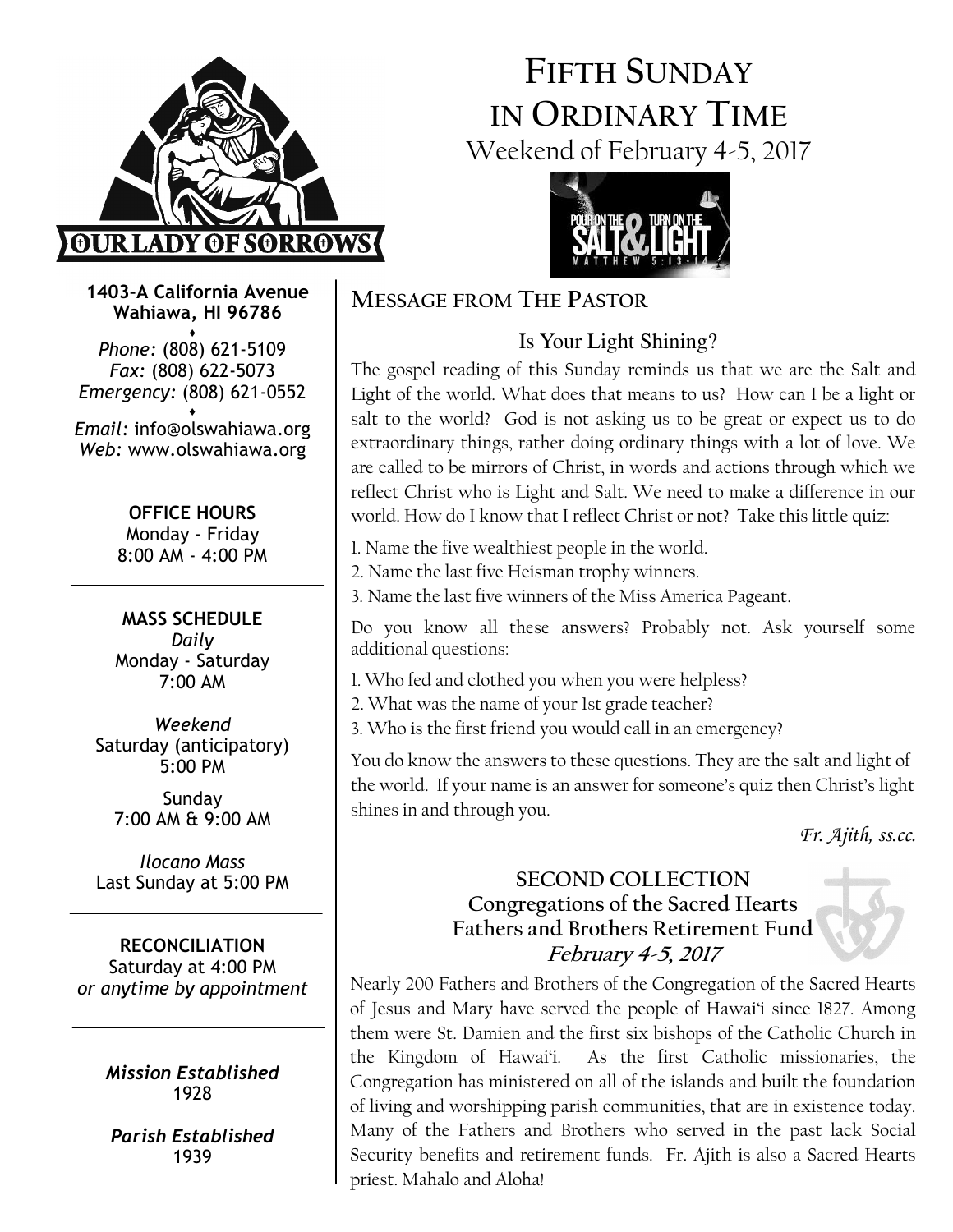### WEEKLY CALENDAR

| Feb 4 (Sat)<br>Feb 5 (Sun) | 5th Sunday in Ordinary Time<br>5th Sunday in Ordinary Time<br><b>SS.CC. Retirement Collection</b><br>10:30am Religious Education Classes<br>10:30am Parent Class for 1st Reconciliation (PH)<br>6:30pm + Romulo Villanueva Wake Svc (MMP) |
|----------------------------|-------------------------------------------------------------------------------------------------------------------------------------------------------------------------------------------------------------------------------------------|
| Feb 6 (Mon)                | <b>St Paul Miki &amp; Companions</b><br>10:15am + Romulo Villanueva Funeral Svc (MMP)<br>6:30pm Middle School Ministry (Lib)<br>7:00pm EPIC Young Adult Faith Sharing (CH)                                                                |
| Feb 7 (Tue)                | Weekday<br>7:00pm Development Committee Mtg (Conf Rm)<br>7:00pm Health Minstry Mtg (Lib)                                                                                                                                                  |
| Feb 8 (Wed)                | St Jerome Emiliani / St Josephine Bakhita<br>6:30pm Youth Ministry Class (Chapel)                                                                                                                                                         |
| Feb 9 (Thu)                | Weekday<br>9:00am Craft Guild (PH)<br>10:00am Charismatic Prayer Group (Lib)<br>6:30pm + Milton Ross Wake Svc (MMP)<br>7:00pm Knights Of Columbus Mtg (PH)                                                                                |
| Feb 10 (Fri)               | <b>St Scholastica</b><br>11:00am +Milton Ross Funeral Mass (OLS)                                                                                                                                                                          |
| <b>Feb 11 (Sat)</b>        | Our Lady of Lourdes<br>1:00pm Baptism Seminar (Lib)                                                                                                                                                                                       |
| <b>Feb 12 (Sun)</b>        | 6th Sunday in Ordinary Time<br><b>Augustine Educational Foundation Collection</b><br>10:30am Religious Education Classes<br>10:30am Parent Class for 1st Reconciliation (PH)<br>1:30pm Altar Society Mtg (PH)                             |

∗OLS = Our Lady of Sorrows / CH = Church / PH = Parish Hall / Lib = Library / Sch = School MMP = Mililani Mortuary Park / WGH = Wahiawa General Hospital

### **OBITUARY: MAY THEY REST IN PEACE**

**+Romulo Villanueva** Feb. 5 6:30pm Wake Svc – MMP Feb. 6 10:15am Funeral Svc – MMP **+Milton Ross** Feb. 9 6:30pm Wake Svc – MMP Feb. 10 11:00am Funeral Mass – OLS **+Clarence Drose** Feb. 14 11:45am Funeral Svc – MMP **+Isabel Souki** Feb. 16 10:30am Burial – Nat'l Cemetery Pacific **+Paula Lazo** Feb. 16 6:30pm Wake Svc – MMP Feb. 17 11:00am Funeral Mass – OLS **+Valentina Nordell** Feb. 21 11:45am Funeral Svc – MMP **+Crispin Cameros** Feb. 22 11:00am Funeral Mass – OLS

### ◆ JANUARY BAPTISMS ◆

We welcome joyfully into our faith community the newly baptized:

> MAKANA ALBERT MATHEUS **SKYLER SIPENUK**



We congratulate the parents & godparents on this blessed occasion.



### TODAY'S READINGS

[Liturgical Color: Green]

#### **Isaiah 58:7-10**

Share your bread with the hungry, shelter the oppressed and the homeless.

**1 Corinthians 2:1-5** 

I came to you in weakness and fear and much trembling.

#### **Matthew 5:13-16**

Your light must shine before others that they may see your good deeds and glorify your heavenly Father.

> NEXT SUNDAY'S READINGS [Liturgical Color: Green] Sirach 15:15-20 · 1 Corinthians 2:6-10 · Matthew 5:17-37

### **STEWARDSHIP OF TREASURE**

| Weekend of January 28-29, 2016      |            |  |
|-------------------------------------|------------|--|
| <b>OFFERINGS</b>                    |            |  |
| <b>Sunday Offering</b>              | \$4,979.00 |  |
| Latin America/Blk & Indian Missions | 140.00     |  |
| SS.CC. Religious Retirement         | 10.00      |  |
| <b>Special Donation</b>             | 100.00     |  |
| <b>MISCELLANEOUS OFFERINGS</b>      |            |  |
| <b>Funerals</b>                     | 50.00      |  |
| Youth Ministry Recycling            | 94.40      |  |
| <b>Mass Intentions</b>              | 90.00      |  |
| <b>OTHERS</b>                       |            |  |
| Candles                             | 177.69     |  |
| FIF Pledge Payments                 | 1,321.00   |  |
| <b>Tenant's Electric</b>            | 221.94     |  |
| <b>Mahalo for your generosity!</b>  |            |  |

Offertory Envelopes: Please call the bookkeeper at 621-5109 ext. 9720 if you are in need of a new box.

### TAX DEDUCTION LETTERS

**The 2016 Year End Contribution letters have been mailed to anyone who identifiably contributed \$100.00 or more to our parish. For inquiries and questions please call Janice at 621-5109 ext. 9720.** 

### SOCIAL MINISTRY UPDATE 304 lbs. collected 46 bags distributed to 73 adults & 45 children

The OLS Food Pantry is still in need of non-perishable food items to help our community: canned meats, canned fruit, canned vegetables, cereal, and powdered milk or you may also make a monetary donation to our pantry. You may bring these or any other non-perishable food items to any of our Masses or to the parish office.



Food Pantry Donations Needed

Mahalo for your generosity!